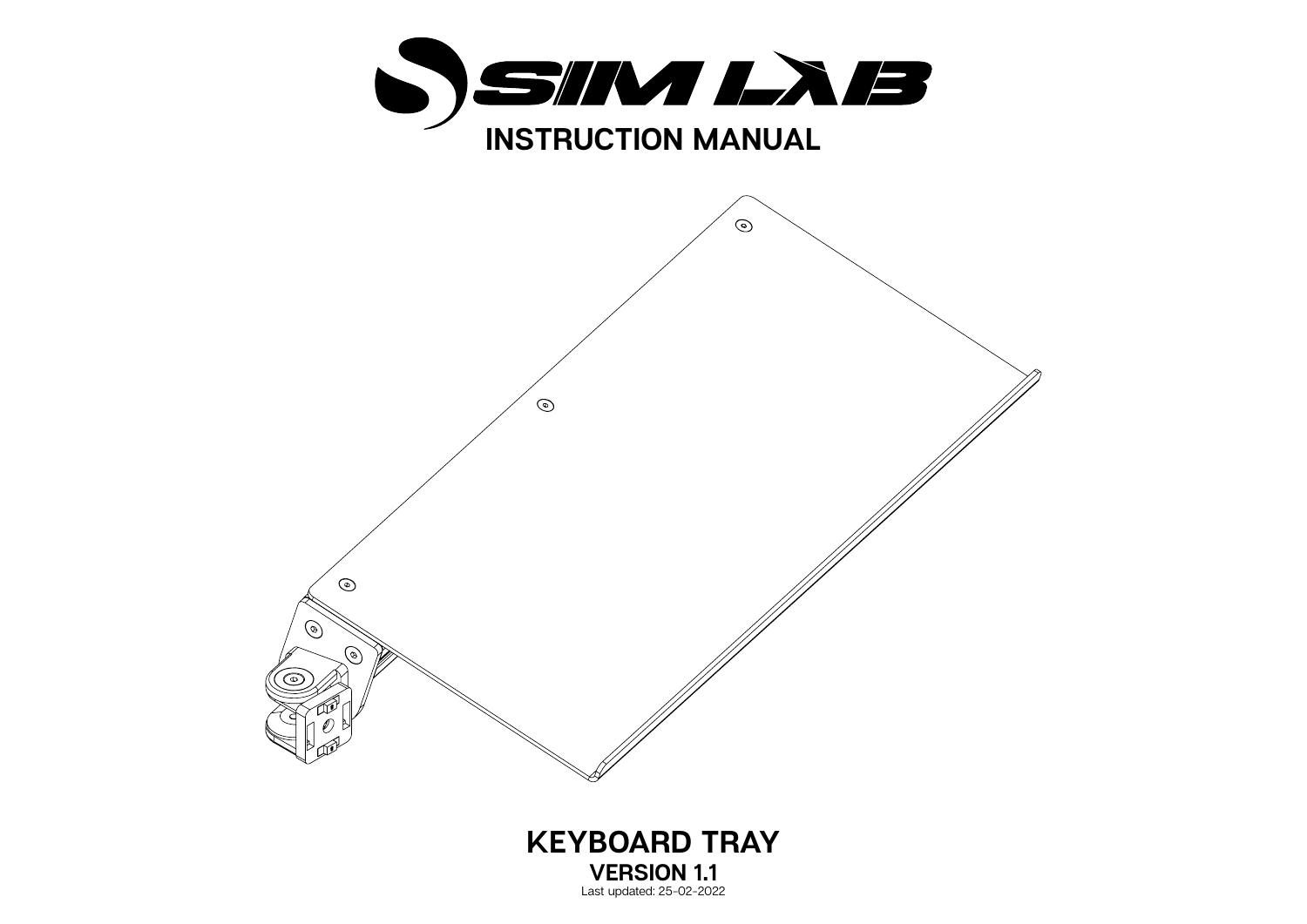## **BEFORE YOU START:**

Thank you for purchasing this Sim-Lab product! On the following pages, you will find detailed instructions on assembly. This requires only a set of simple tools and some of your time. Please check the bill of materials before starting (page 8) and make sure all the parts are delivered.

Please take note of the fact that this part can be mounted on both the left or right side of your rig. Instructions given assume the keyboard tray will be mounted on the right.

## **Inserting Slot-Nuts:**

You got excited, finished the build, put the caps on, but forgot to install one element. Do not worry. It happens to everyone. In this diagram, you can see how to insert a Slot-Nut directly into the slot from the side. You can also use one of your smaller Hex wrenches to help wiggle the Slot-Nut in place.



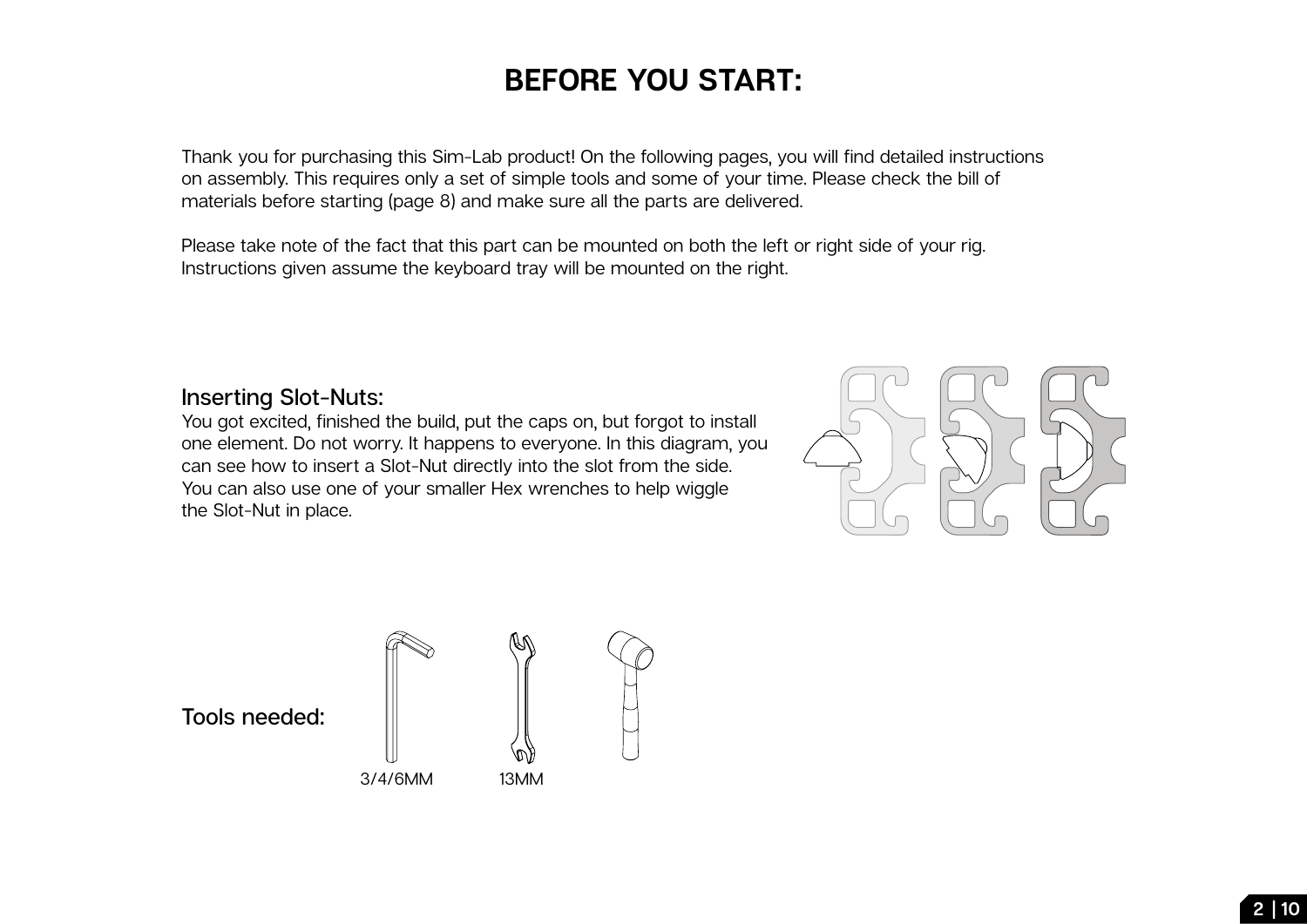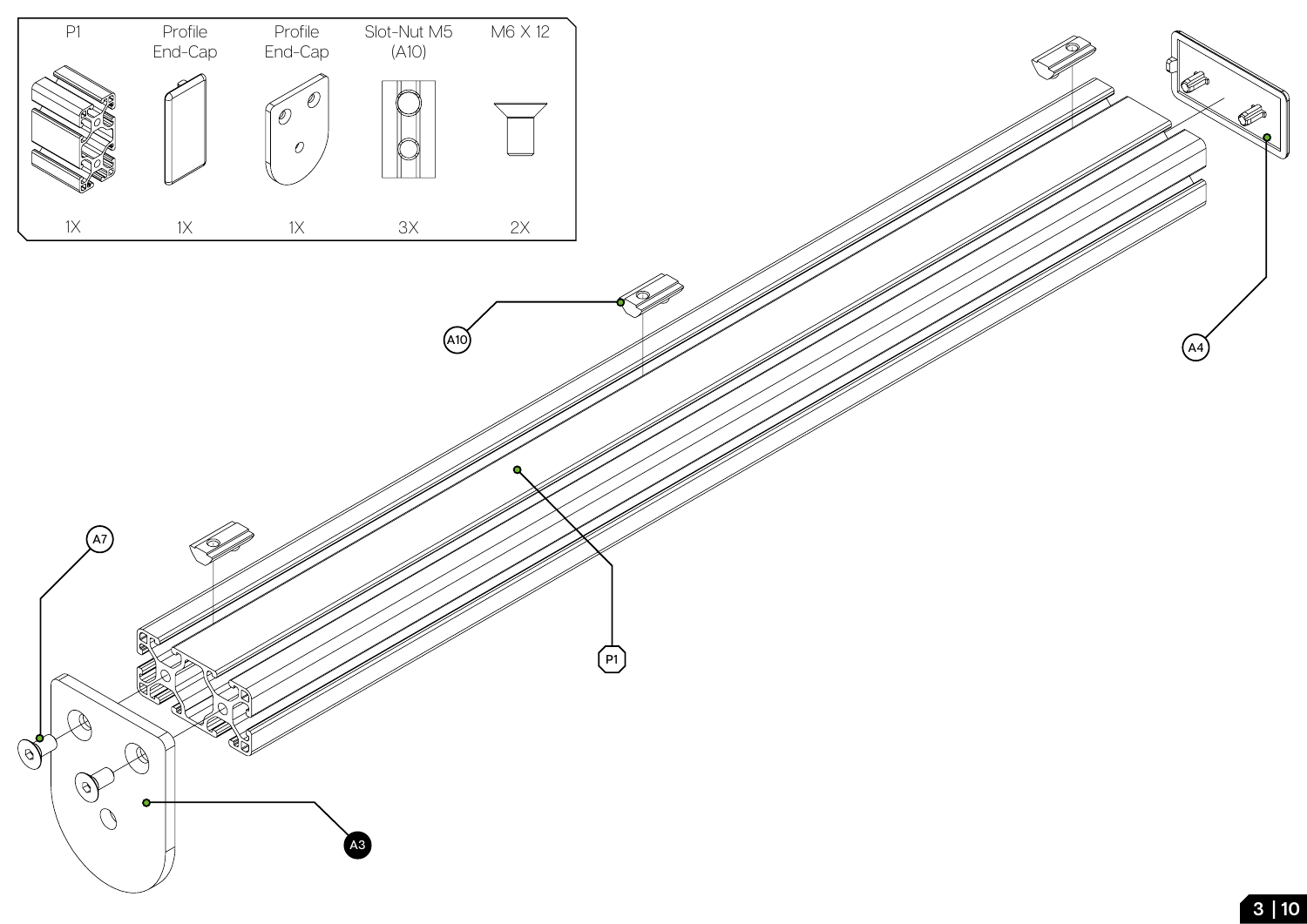

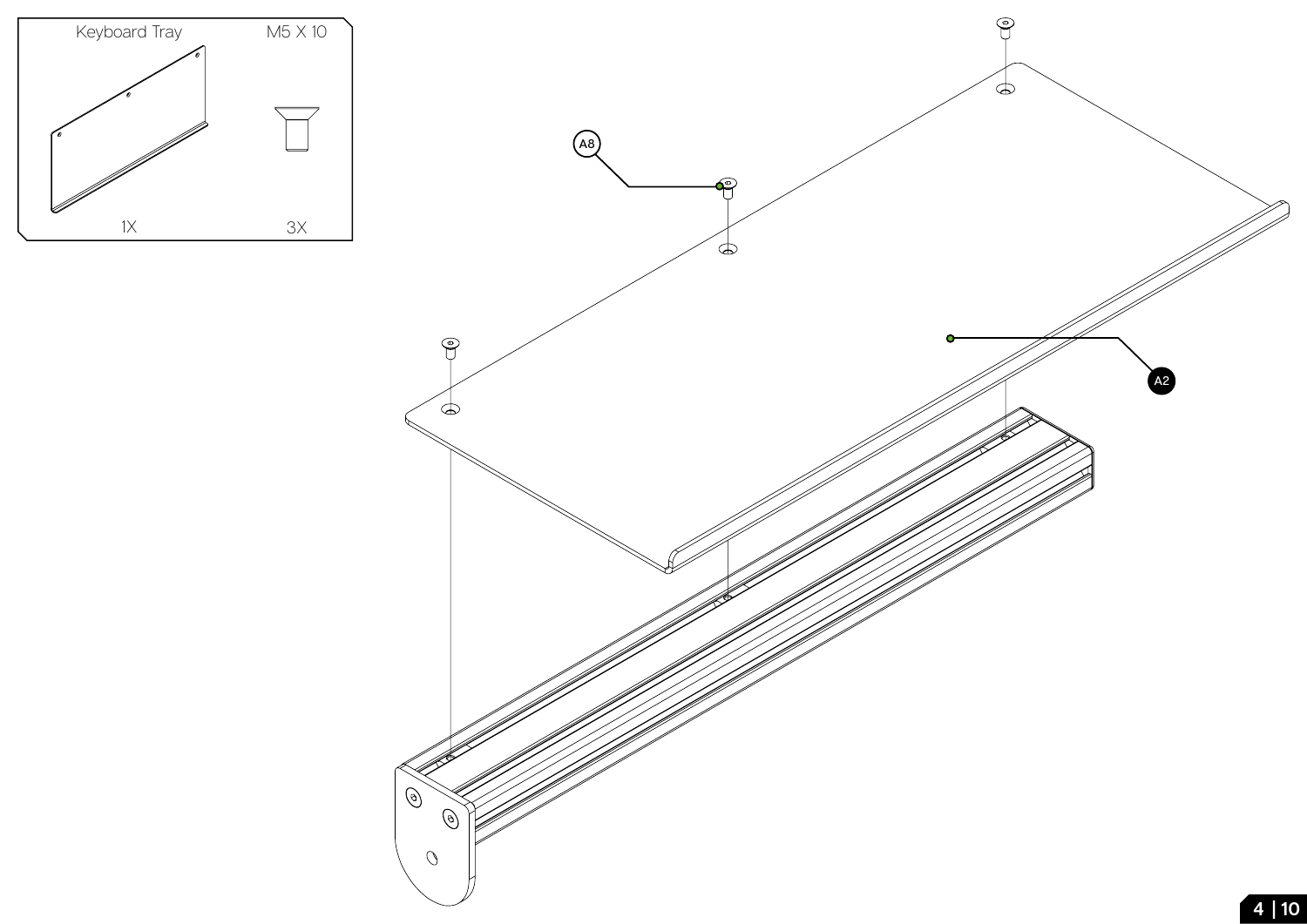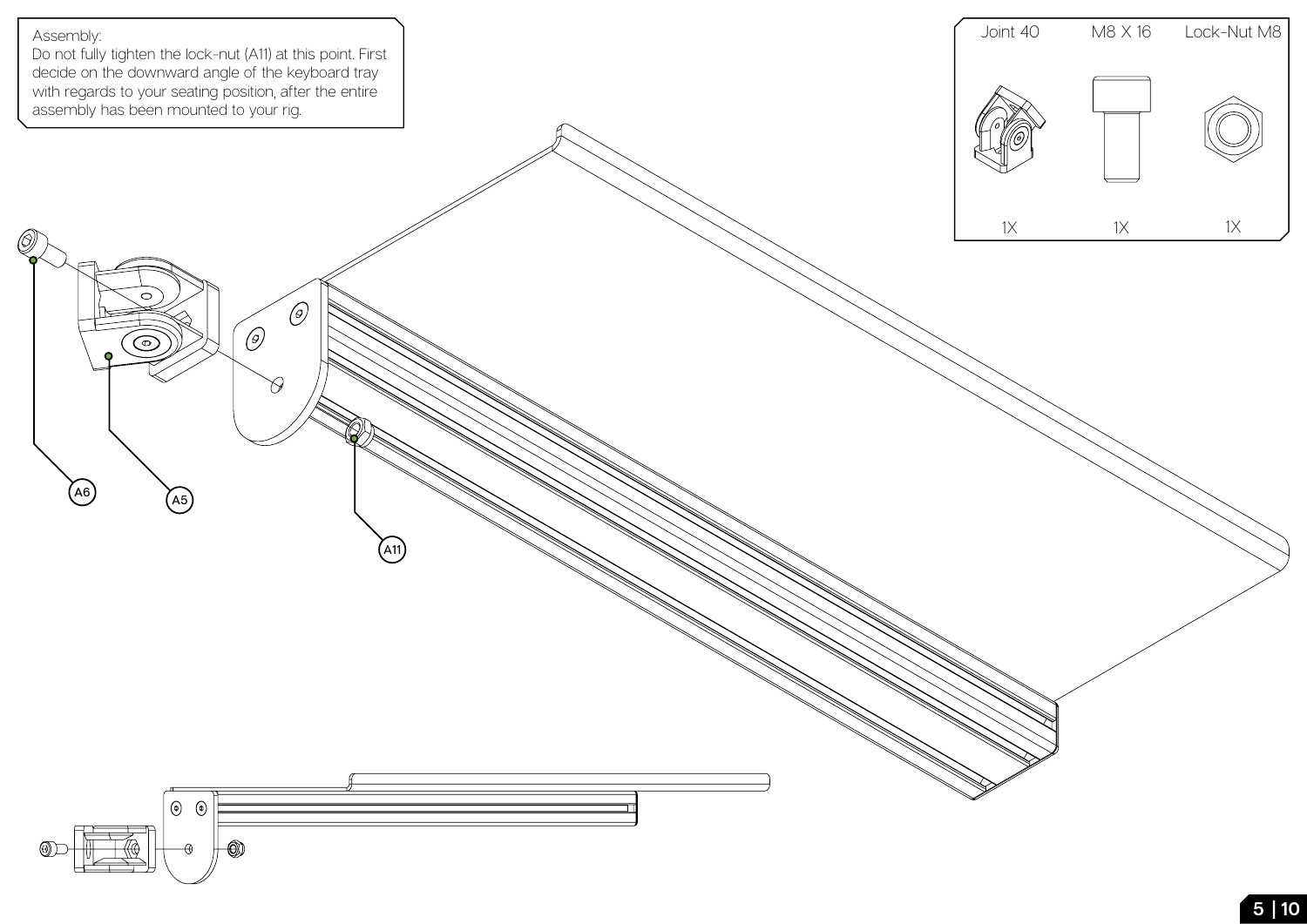

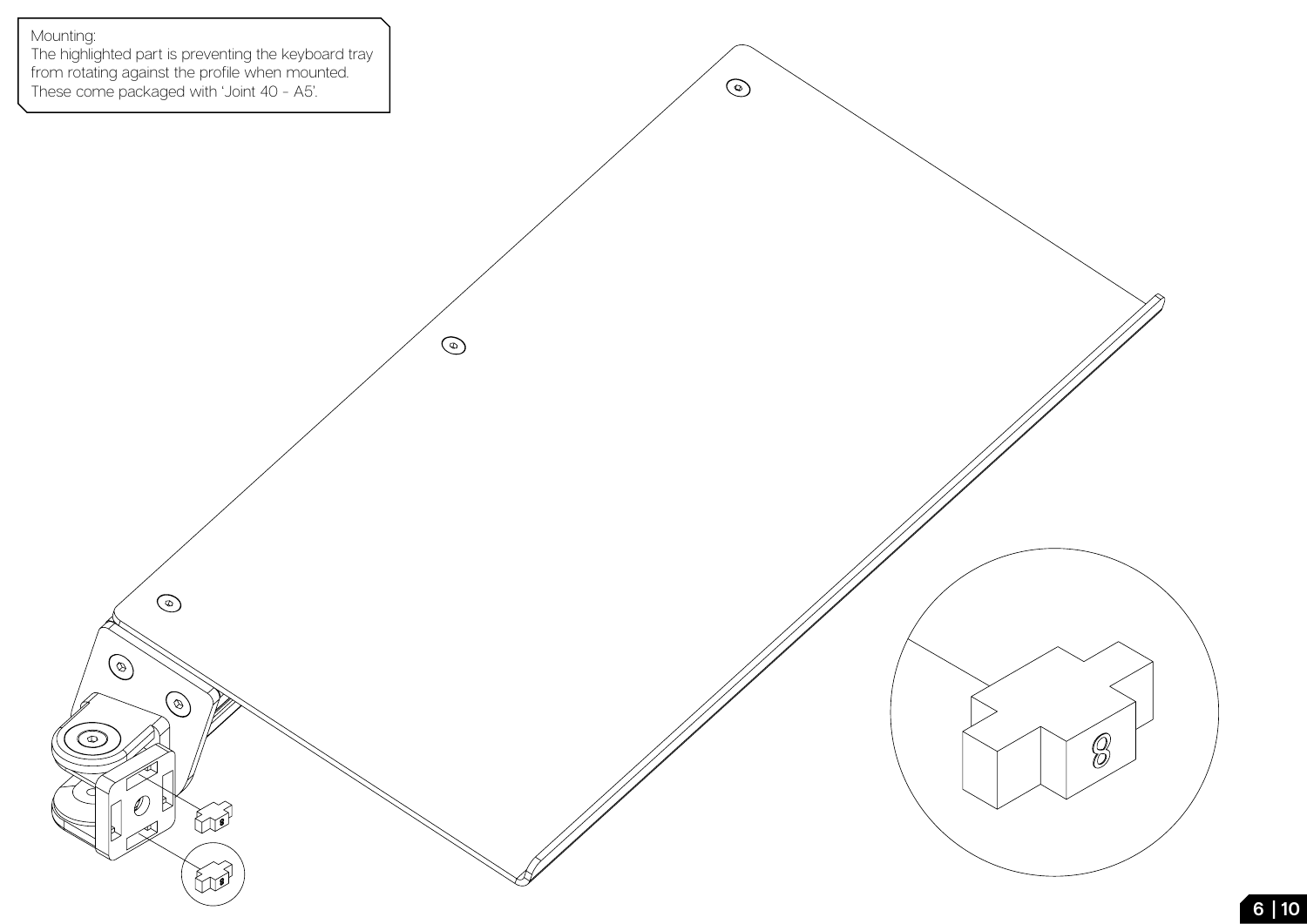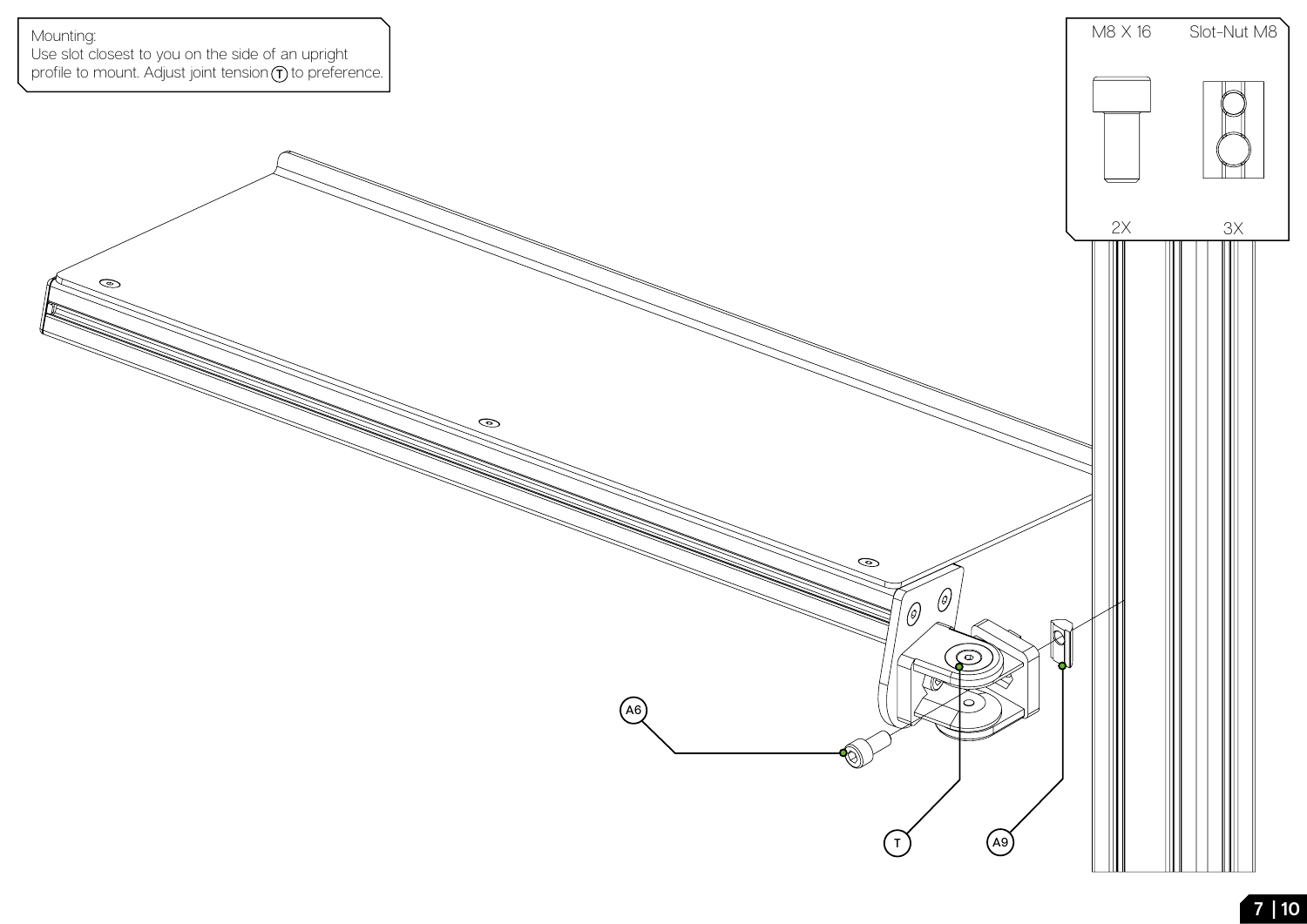| <b>PROFILE KIT</b>                                                                                                                                          |                         |                      |                                                 |
|-------------------------------------------------------------------------------------------------------------------------------------------------------------|-------------------------|----------------------|-------------------------------------------------|
| #                                                                                                                                                           | <b>Part</b>             | <b>QTY</b>           | <b>Note</b>                                     |
| P1                                                                                                                                                          | 30X60 Length=500mm      |                      | Only one end of the profile has threaded holes. |
| <b>HARDWARE KIT</b>                                                                                                                                         |                         |                      |                                                 |
| A2                                                                                                                                                          | Keyboard tray           |                      |                                                 |
| A3                                                                                                                                                          | Keyboard tray side late |                      |                                                 |
| A4                                                                                                                                                          | Profile 30x60 end-cap   |                      |                                                 |
| A <sub>5</sub>                                                                                                                                              | Joint 40                |                      |                                                 |
| A6                                                                                                                                                          | Bolt M8 X 16 DIN 912    | 2                    |                                                 |
| A7                                                                                                                                                          | Bolt M6 X 12 DIN 7991   | $\mathbf{2}^{\circ}$ | Countersunk                                     |
| A <sub>8</sub>                                                                                                                                              | Bolt M5 X 10 DIN 7991   | 3                    | Countersunk                                     |
| A9                                                                                                                                                          | Slot-Nut M8             |                      |                                                 |
| A10                                                                                                                                                         | Slot-Nut M5 (Small)     | 3                    | Fits 30x60 profile                              |
| A11                                                                                                                                                         | Lock-Nut M8             |                      |                                                 |
| Disclaimer: for some entries on this list, we supply more than required as spare<br>materials. Don't worry if you have some leftovers, this is intentional. |                         |                      |                                                 |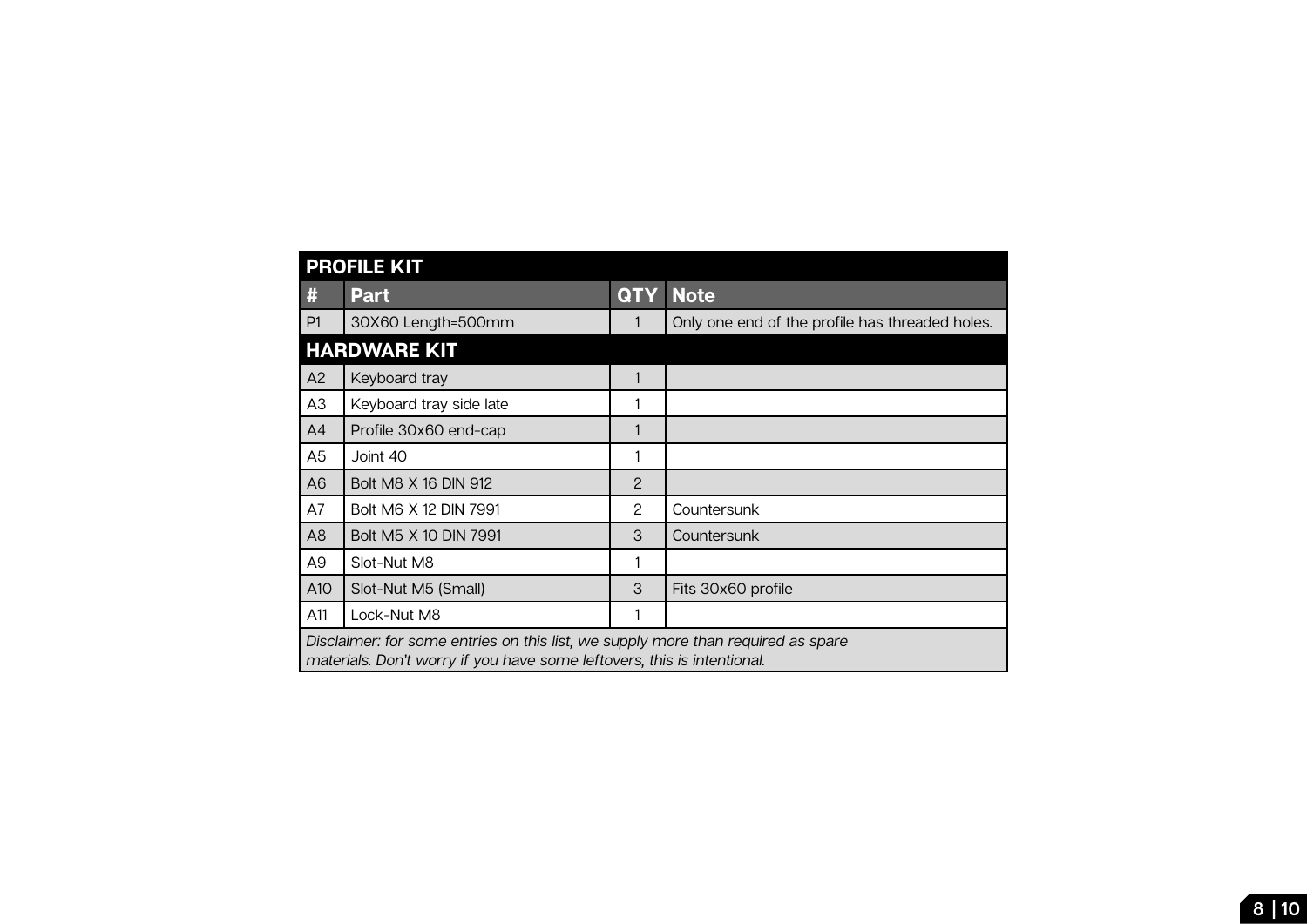